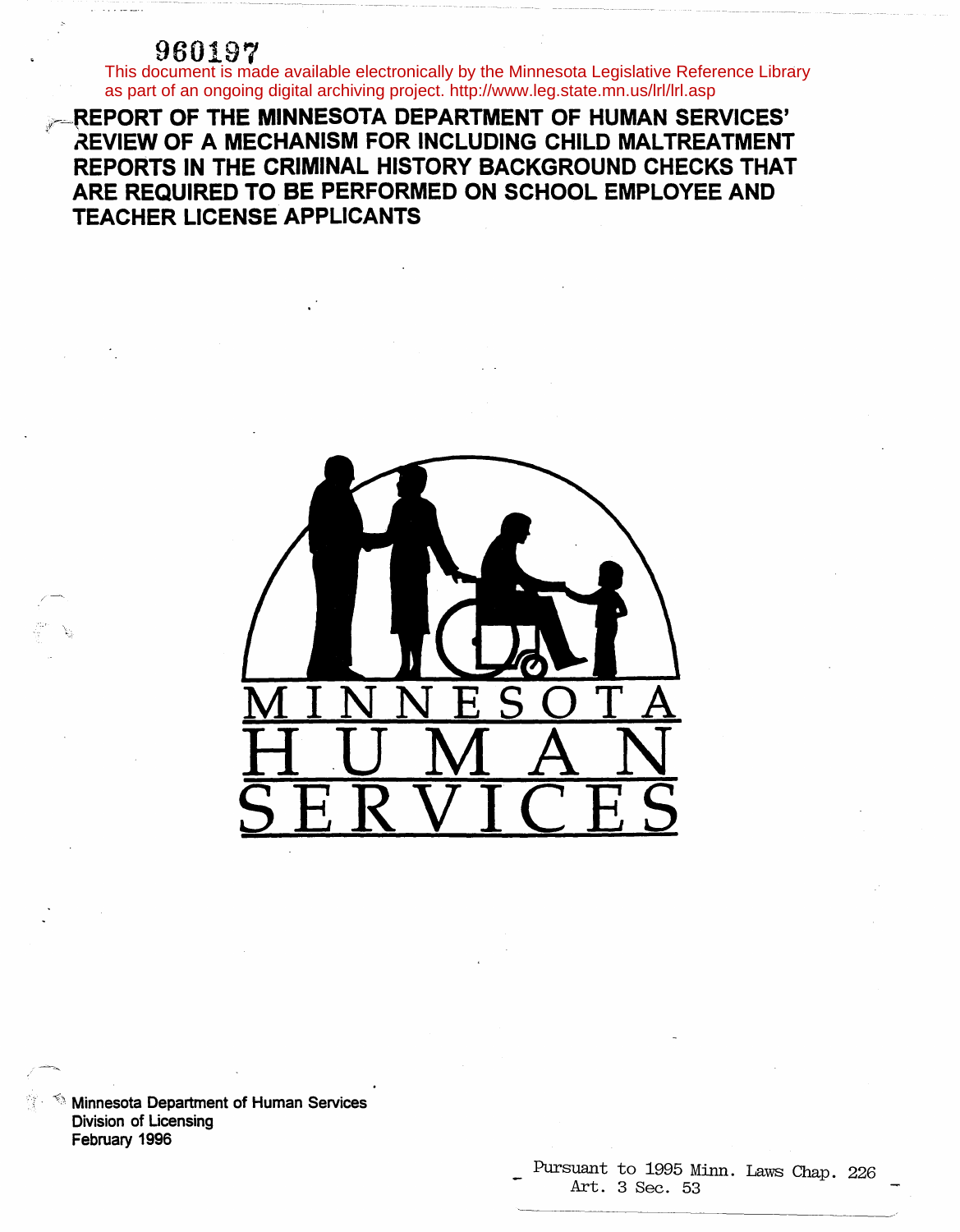Estimated total cost to OHS of preparing this report was less than \$600.

/~ (

 $\overline{\phantom{a}}$ 

**B** E G E I V E D

d:.bi~Lr\llVE HtttKi:.NCE LIBRARY STATE OFFICE BUILDING ST. PAUL, MN 55155

MAR 26 1996

**UPON REQUEST, THIS MATERIAL WILL BE MADE IN AN ALTERNATIVE FORMAT SUCH AS BRAILLE, LARGE PRINT, OR AUDIOTAPE**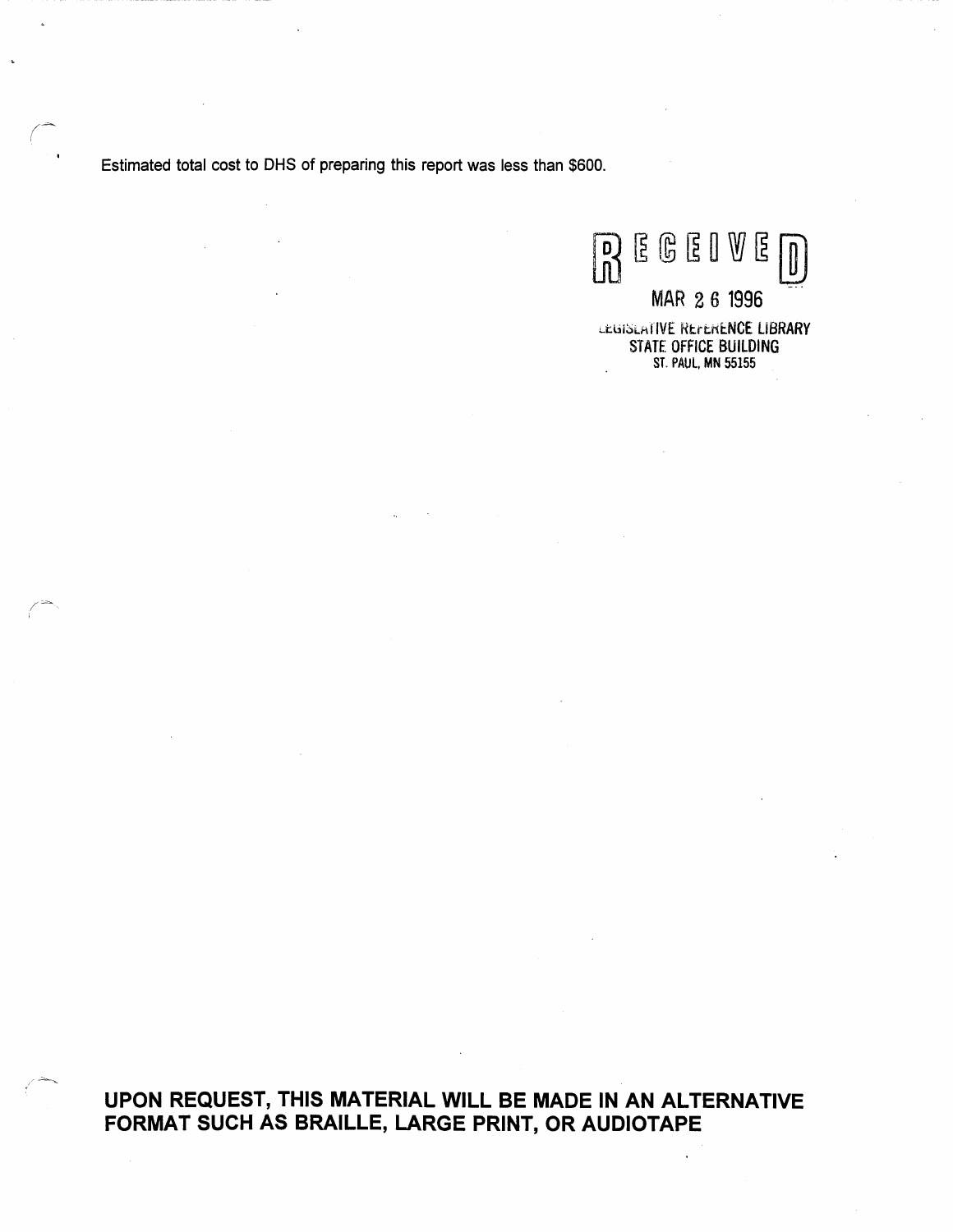**TABLE OF CONTENTS** /-

I

 $\ddot{\phantom{0}}$ 

/------=::::....\_

 $\diagup$ 

|                                                                                  | Page           |
|----------------------------------------------------------------------------------|----------------|
| <b>Executive Summary</b>                                                         | 1              |
| Introduction                                                                     | $\overline{2}$ |
| Charge of the Work Group                                                         | $\overline{2}$ |
| Background                                                                       | $\overline{2}$ |
| Current DHS Background Study Use<br>of Substantiated Maltreatment Determinations | 3              |
| Right to Challenge Substantiated Maltreatment Determinations                     | 4              |
| Creation of a Centralized Perpetrator Index                                      | 5              |
| Access to a Centralized Perpetrator Index                                        | 6              |
| Simplification of Background Studies for School Boards                           | 8              |
| Summary of Recommendations                                                       | 9              |
| Individuals/Agencies Who Contributed to this Report                              | 10             |

 $\mathcal{A}$ 

 $\mathcal{A}$ 

 $\cdot$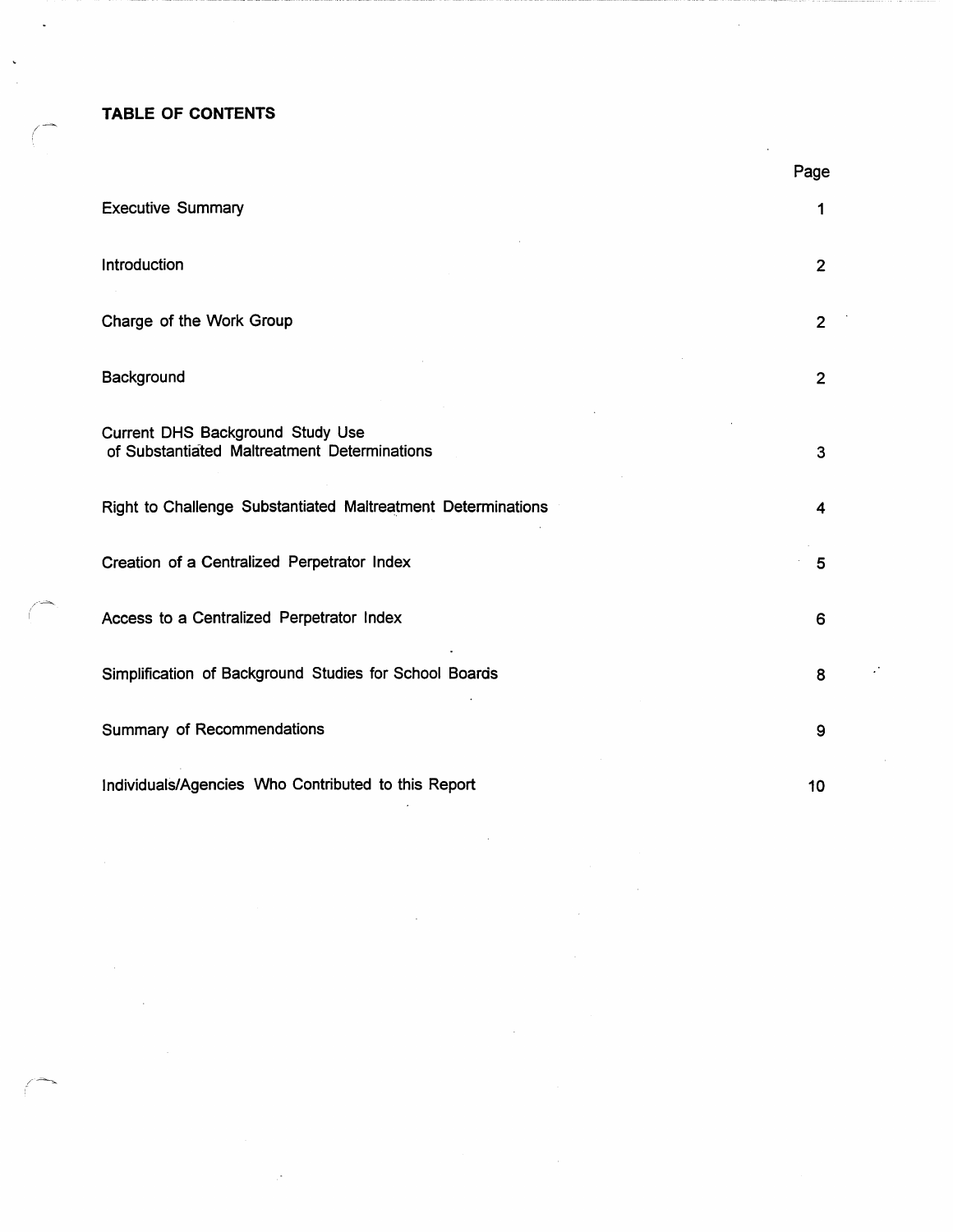## **Executive Summary**

(

 $\diagup$ 

/-=-, *I* 

> The 1995 Minnesota Legislature directed the Commissioner of Human Services to convene a work group and to make recommendations for developing a mechanism to -including child maltreatment reports in the criminal history background checks that are required to be performed on school employee and teacher license applicants beginning in January 1996. Also to be considered and reported on were the data privacy issues raised by including these reports in the background checks and any other related issues.

> As required by the legislature, the Department of Human Services prepared this report including the input of the Board of Education; the Board of Teaching; the Department of Children, Families, and Learning; the Bureau of Criminal Apprehension; and the School Boards Association.

> The report contains eleven specific recommendations related to the expansion of current background studies on school employee and teacher license applicants to include child maltreatment findings.

The first three recommendations include a delay in requiring the expanded background studies until the centralized perpetrator index is established as part of the Social Service Information System, targeted to be in place by January 1, 1999.

Two recommendations address the need for the establishment of an accessible and effective mechanism for substantiated perpetrators of maltreatment to appeal the administrative determinations, and recommend that the legislation clearly directs study subjects to that appeal process if they are opposed to a maltreatment determination that surfaces as part of a background study.

Four of the recommendations address specific data practices issues related to the need to clarify the length of time that a child maltreatment determination should be part of a background study, clarification of access to the names of substantiated perpetrators and the investigative data supporting the determination, and a new requirement for investigating agencies to report new child maltreatment determinations to the licensing boards.

The final two recommendations address protection of school board hiring authorities from civil liability for · denying employment based on a maltreatment determination provided to them and a recommendation for a simplified approach to conducting background studies whereby school districts could access all background study data through contact with one state agency.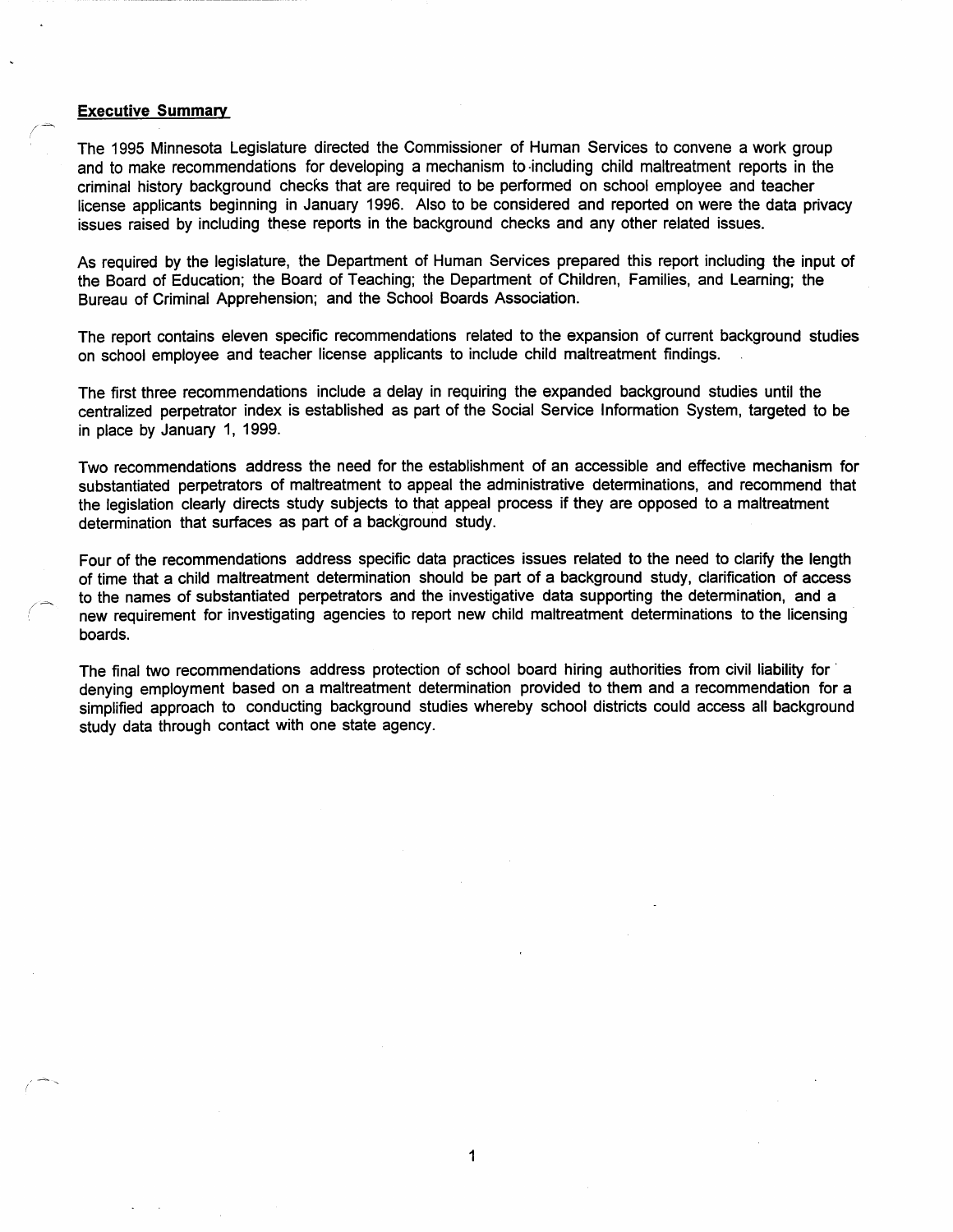# **Introduction**

*(~* 

The 1995 Minnesota Legislature directed the Commissioner of Human Services to convene a work group and to make recommendations for developing a mechanism to including child maltreatment reports in the criminal history background checks that are required to be performed on school employee and teacher license applicants beginning in January 1996. Also to be considered and reported on are the data privacy issues raised by including these reports in the background checks and any other related issues.

This report contains a review of the current related systems and the Commissioner's recommendations.

# **Charge of the Work Group**

Laws of Minnesota 1995, Chapter 226, Article 3, section 53, requires the Commissioner of Human Services to convene a work group and make recommendations regarding:

- the development of a mechanism for including child maltreatment reports in the criminal history background checks that are required to be performed on school employee and teacher license applicants under Minnesota Statutes, sections 120.1045 and 125.05, subdivision 8; and
- the data privacy issues raised by including these reports in the background checks and any other related issues

The work group is required to include representatives of:

- the state board of education,
- the board of teaching,
- the school boards association.
- the commissioner of education, and
- the superintendent of the bureau of criminal apprehension.

# **Background:**

/--=--

Determinations of child maltreatment are administrative determinations made by 89 separate agencies: 87 county child protection agencies; the Minnesota Department of Human Services (DHS); and in limited cases, by the Minnesota Department of Health (MOH). The determinations are made under the authority and direction found in Minnesota Statutes, section 626.556, the Reporting of Maltreatment of Minors Act. Determinations reached by OHS are limited to investigations completed in facilities licensed by OHS, and determinations by MOH are limited to investigations completed in facilities licensed by MOH. Determinations reached by county child protection agencies may be related to investigations of alleged maltreatment in family settings and/or facilities licensed by DHS or MDH. County determinations, however, are increasingly limited to family settings.

There is currently not a central database containing the names of all substantiated perpetrators of child maltreatment. To conduct a complete background study on any individual that would include a review of substantiated child maltreatment would require contacting each of the 87 county child protection agencies, OHS, and MOH.

For any system of background studies to effectively include determinations of substantiated child maltreatment, there must be a central registry of substantiated perpetrators of child maltreatment.

**It is recommended that there be no attempt to include child maltreatment determination in background**  */* =-~ **studies completed by the Board of Teaching, the Board of Education, and the school district hiring authorities until a centralized perpetrator index is established.**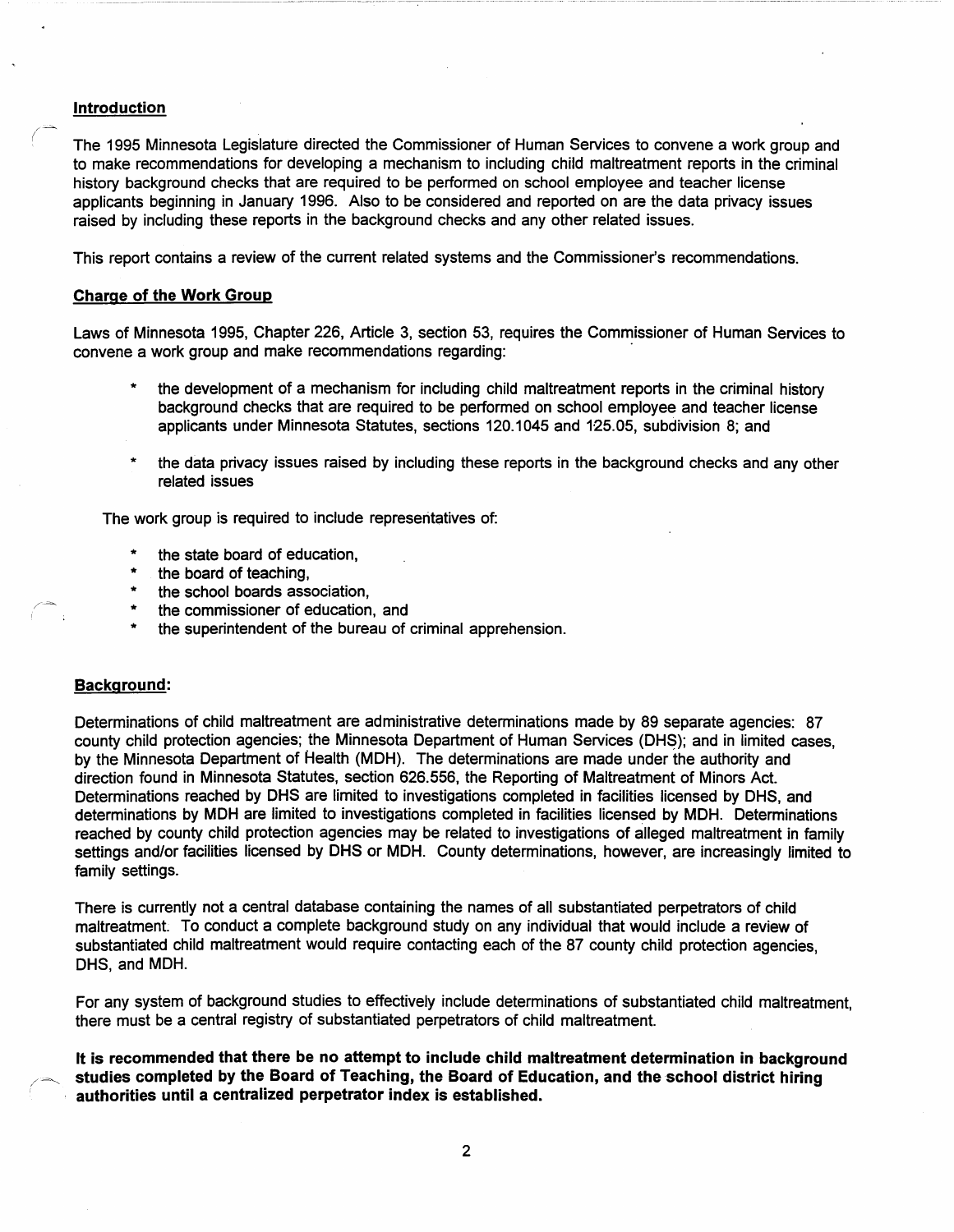#### / - **Current DHS Background Study Use of Substantiated Maltreatment Determinations:**

Historically, the administrative agencies' focus of investigations into child maltreatment has been primarily to determine whether children were maltreated, to determine any risk of harm to the children, and to identify appropriate risk reduction measures. The issue of administering consequences for substantiated perpetrators was referred to the criminal justice system. In recent years, however, there has been an increasing use of substantiated maltreatment determinations to deliver administrative agency consequences for substantiated perpetrators in the form of limiting their employment or service with children and vulnerable adults.

In 1996 OHS will complete an estimated 200,000 background studies. These studies, conducted under the authority of Minnesota Statutes, sections 144.057 and 245A.04, are being completed on all individuals who provide direct contact services in facilities.and programs licensed by MOH and OHS. In addition to a review of criminal conviction data from the Minnesota Bureau of Criminal Apprehension, each routine background study includes a review of the names of some substantiated perpetrators of maltreatment of both children and vulnerable adults.

The substantiated perpetrator database maintained by OHS includes substantiated perpetrators from all investigations completed by OHS. In addition, it includes the substantiated perpetrators from investigations completed by county child protection and adult protection agencies when the investigations resulted in negative licensing action against a foster care provider or a family day care provider. It does not include names of substantiated perpetrators whose maltreatment was not associated with a licensed facility.

While not fully operationalized at the time of this report, effective October 1, 1995, all 87 county adult protection agencies and MOH are required to forward the names of substantiated perpetrators of adult maltreatment to OHS for the purpose of establishing a centralized list of perpetrators of vulnerable adult maltreatment. [See Minnesota Statutes, section 626.557, subdivision 9c, (i), or Laws of Minnesota, 1995, Chapter 229.] These substantiated perpetrators will be added to the database used by DHS to complete background studies.

As required in Minnesota Statutes, section 626.556, subdivision 11c, (b), the records for substantiated child maltreatment determinations must be maintained by the investigating agency for "at least 10 years following the date of the final entry in the case record." However, because the OHS background study rule (in Minnesota Rules, part 9543.3070) prohibits DHS from disqualifications for a substantiated maltreatment determination more than seven years old, perpetrators remain on the list for only seven years.

While a name on the list is representative of substantiated maltreatment, there are many events that can warrant a finding of substantiated maltreatment. The significant variability among investigation findings can be attributed, in part, to the variable interpretations of statutory definitions of child maltreatment by investigating agencies. Also a factor in the variability has been the standard of evidence required to be met for maltreatment determinations. Until 1994, when the evidentiary standard for counties to substantiate maltreatment was raised to a "preponderance of evidence," the child protection rule allowed counties to meet only a "credible evidence" standard. OHS has found· it essential to review each investigation and determination before an employment related action is taken in a licensed program.

The OHS background study process requires an individual review of each investigation to determine: whether the finding is supported by a preponderance of evidence; that the current statutory definitions of child maltreatment were met; that the individual was clearly culpable for the maltreatment; and that the substantiated maltreatment was either serious or recurring. The regulations define serious to include sexual abuse and physical injuries requiring a the care of a physician. Recurring means either more than one substantiated determination or one determination substantiating multiple maltreatment events.

*(~* 

3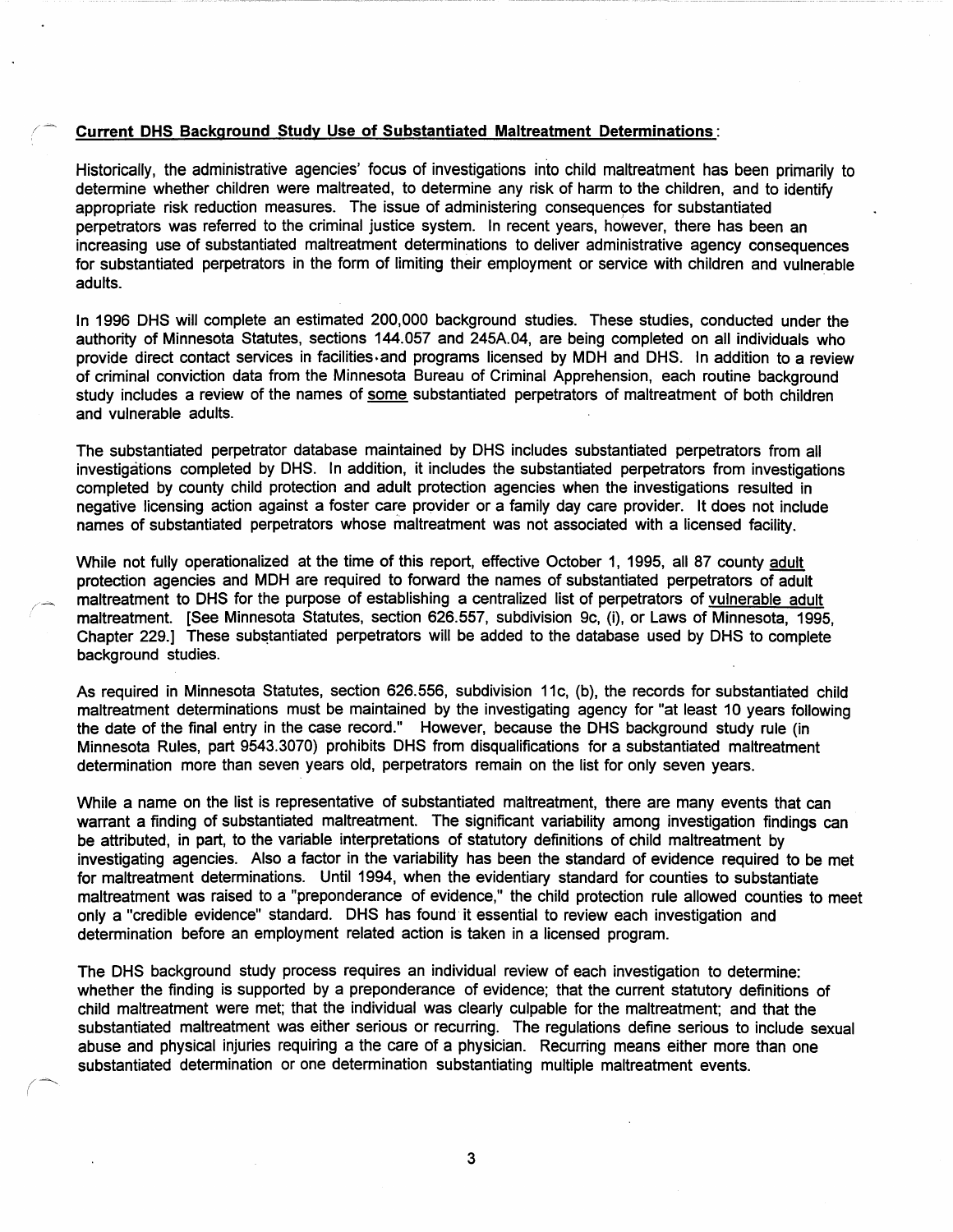## **Right to Challenge Substantiated Maltreatment Determinations:**

As background studies using administrative maltreatment determinations have become more commonly required, there has been increasing concern about not just the variability in determinations, but also the lack of appeal rights for substantiated perpetrators.

Under the Government Data Practices Act (in Minnesota Statutes, section 13.04), all individuals have the right to challenge the accuracy and completeness of any government agency's data of which they are the subject. This right also applies to the data used to reach a maltreatment determination, and by some statutory interpretations, it applies to the determination itself. This process, however, is not intended to address whether the agency should have made a determination of maltreatment based on the evidence.

This right to challenge the accuracy and completeness of investigation data has not been uniformly recognized throughout Minnesota's adult and child protection system.

Various groups have appealed to the Legislature for attention to this matter, and in the 1995 legislative session two laws were passed addressing the issue. One law addressed the issue with regard to determinations of substantiated maltreatment of vulnerable adults, and the other partially addressed the issue with regard to determinations of substantiated maltreatment of children.

Laws of Minnesota, 1995, Chapter 229, amended Minnesota Statutes, sections 626.557 and 256.045 to establish, first, an administrative reconsideration of a determination of substantiated maltreatment of a vulnerable adult, and second, a fair hearing fo appeal the administrative reconsideration decision ..

Laws of Minnesota, 1995, Chapter 187, section 9, requires DHS to review and make recommendations on possible alternative dispute resolution or fair hearing procedures for resolving issues of alleged child maltreatment. The report will recommend a system of appeal rights similar to those established for substantiated perpetrators of adult maltreatment in Laws of Minnesota, 1995, Chapter 229.

The issues of appeal rights and the appropriate use of child maltreatment determinations are also getting attention as part of the federal reform efforts. While vetoed, the most recent conference committee report would have required that within two years of enactment, all states have in place a process for appealing child maltreatment determinations. Additionally, states would have been required to have in place laws that would facilitate the prompt expungement of records that are accessible to the public or that are used for purposes of employment or other background checks in cases determined to be unsubstantiated or false.

Prior to an adverse decision against a teacher's license or the denial of an application for a teacher's license, the individual has a right to a contested case hearing before an administrative law judge according to the procedures in Minnesota Statutes, Chapter 14. So that the licensing agency is not in the position to defend the actions and determinations of the county child protection agencies, the mechanism for appealing these determinations must be established and implemented prior to expanded use of the determinations. Individuals who wish to challenge an investigation determination as a result of a denied teacher license should be directed to challenge the investigation determination with the agency that completed the investigation.

**It is recommended that, prior to the expanded use of child protection determinations for employment related decisions, there must be in place an accessible and effective system for substantiated**  perpetrators to appeal the maltreatment determination.

**It is recommended that statutory language clearly state that when a background study subject disagrees with the determination of substantiated maltreatment, that the appropriate appeal of that determination is with the agency that made the determination.** 

4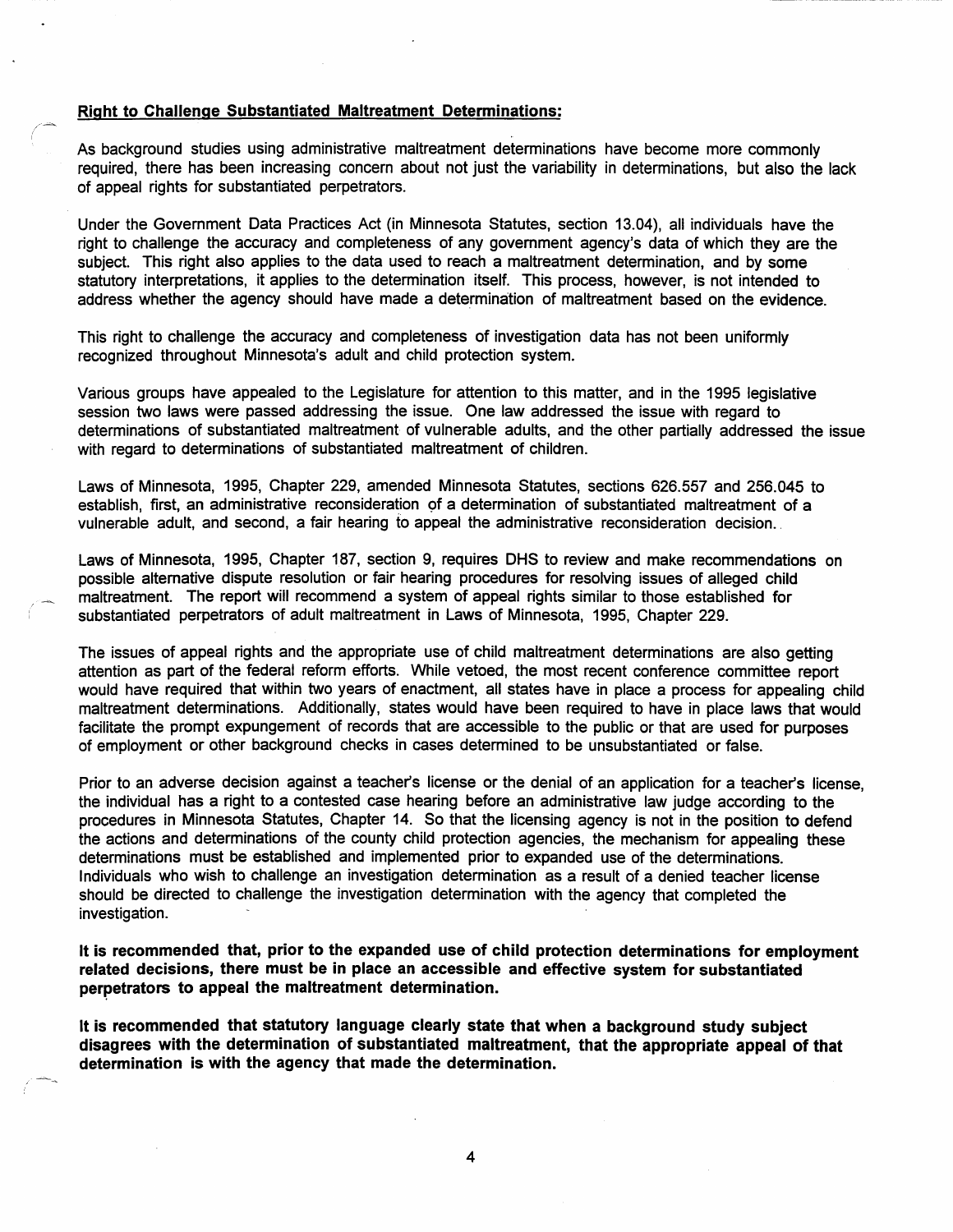# **Creation of a Centralized Perpetrator Index:**

The list of perpetrators maintained by OHS does not and should not represent a system of duplicative records of investigation agency findings. The background study system's substantiated perpetrator list is merely an index or a pointer system to indicate which agency has records of substantiated child maltreatment that need to be reviewed to make an employment related decision. When a study determines that an individual has a record of substantiated maltreatment, the information in the system must be sufficient to determine which investigating agency needs to be contacted and from which file that agency needs to provide information.

The list of substantiated perpetrators also must not include the names of any individuals for whom maltreatment has not been substantiated. Multiple yet unsubstantiated determinations are not justification for inclusion on the list of perpetrators.

There are two viable methods for creating a central registry of substantiated perpetrators of child maltreatment. The first is already a planned and integral component of the Social Services Information System project currently underway. The second would require a modification of a current system of reporting information to OHS.

#### The Social Services Information System:

 $-$ 

*(~* 

OHS and the counties are currently working in partnership to create a case management and information system that will network information about services to children and families. The new system will be essential to Minnesota's ability to report use of services and funds for Minnesota's children. Federal funding is available for a majority of the project costs.

One component of the new system will be a centralized perpetrator index. The creation and maintenance of this index will be built into the new system, and it will located at OHS. The design of this perpetrator index will meet proposed state criteria for a centralized registry of substantiated perpetrators of maltreatment of minors.

The target date for implementation of the centralized perpetrator index is the fourth quarter of 1998.

# Modification of the Current Data Reporting System:

The second viable method for creating a centralized perpetrator registry would be a modification of the responsibilities of county child protection agencies, MOH, and OHS to require reporting the names and dates of birth of substantiated perpetrators of child maltreatment to a common source. To do this would require an amendment to the Maltreatment of Minors Act, Minnesota Statutes, section 626.556, that is similar to the 1995 amendment to the Vulnerable Adult Act, Minnesota Statutes, section 626.557, subdivision 9c, (i).

Laws of Minnesota, 1995, Chapter 229, amended Minnesota Statutes, section 626.557, to state that all county adult protection agencies and MOH "must provide to the commissioner of human services (their] final dispositions, including the names of substantiated perpetrators. The commissioner of human services shall establish records to retain the names of substantiated perpetrators."

While the counties are currently required to report statistical information to OHS related to each report of alleged child maltreatment and the investigation/assessment determination, the system does not include reporting the names of substantiated perpetrators of child maltreatment.

The central registry of substantiated perpetrators of child maltreatment would most appropriately be maintained by OHS as part of the current background study system. As stated above, OHS currently maintains a computerized incomplete database of substantiated perpetrators of child maltreatment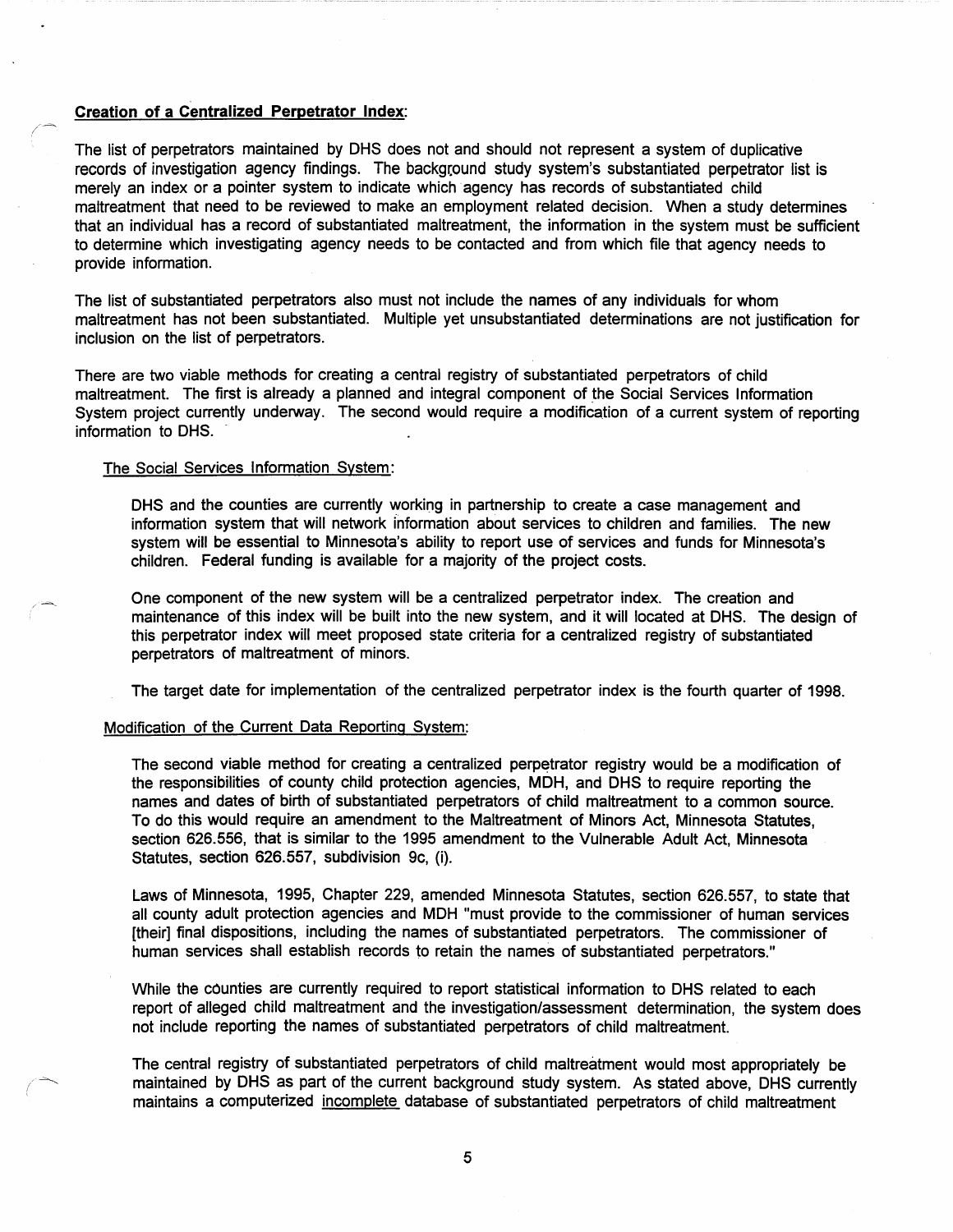and vulnerable adult maltreatment. This system is prepared to include the names of substantiated perpetrators of adult maltreatment when forwarded by MOH and the 87 county adult protection agencies. With little modification to the system, it could also incorporate the additional names of substantiated perpetrators of child maltreatment.

Adding these substantiated perpetrators to the current perpetrator database would involve negligible costs to MOH because MOH makes very few determinations of child maltreatment. It would include more significant costs for OHS and the county child protection agencies.

Costs to OHS would include those related to forms design and printing, developing and sending a bulletin to counties, training county employees, modifying the current perpetrator database, manually entering the names and other identifying information for an estimated 11,000 substantiated perpetrators per year, and maintaining the database.

Costs to the counties would include those associated with obtaining the date of birth for each substantiated perpetrator; providing the name and date of birth of the substantiated perpetrator on either a modified version of the existing form or a new and separate form; and the costs of providing training to county employees to submit this information.

Some county child protection agencies are currently providing the statistical maltreatment data in an electronic format. To modify this system would require some programming costs to OHS and to the counties.

'

Creation of a centralized index of substantiated perpetrators through either of the above methods would also enhance the completeness of the background studies completed by OHS.

**It is recommended that the planned Social Services Information System's centralized perpetrator index be recognized as the preferred method for generating such a database to be used for background studies.** 

**It is recommended that, because the Social Services Information System's projected implementation of the centralized perpetrator index will be the fourth quarter of 1998, the inclusion of child maltreatment determinations in these background studies should not precede January 1, 1999.** 

# **Access to a Centralized Perpetrator Index:**

 $\sqrt{2}$ 

Independent of the new interests related to background studies of people in schools, OHS will continue efforts to establish a centralized index of substantiated perpetrators for background studies in OHS and MOH licensed facilities. Rather than keeping duplicative databases, it would be more efficient for the Board of Education, the Board of Teaching, and the various hiring authorities to contact OHS to review the substantiated perpetrator index as part of their background studies.

OHS can work with the Board of Teaching, the Board of Education, and the School Boards Association to establish procedures for submitting the names of individuals to be studied to OHS for checking against the substantiated perpetrator index. Options available would include having the study subject complete a scannable form (as is the current OHS process) or having the information provided to OHS on floppy disk (also a current process option). Because the background study activities for the Board of Education and the Board of Teaching are centralized in the Department of Children, Families, and Learning, this information could be transmitted electronically over the State's computer network (MNet).

There must be specific clarification of what information will be provided to the Board of Education, the Board of Teaching, and the school district hiring authorities.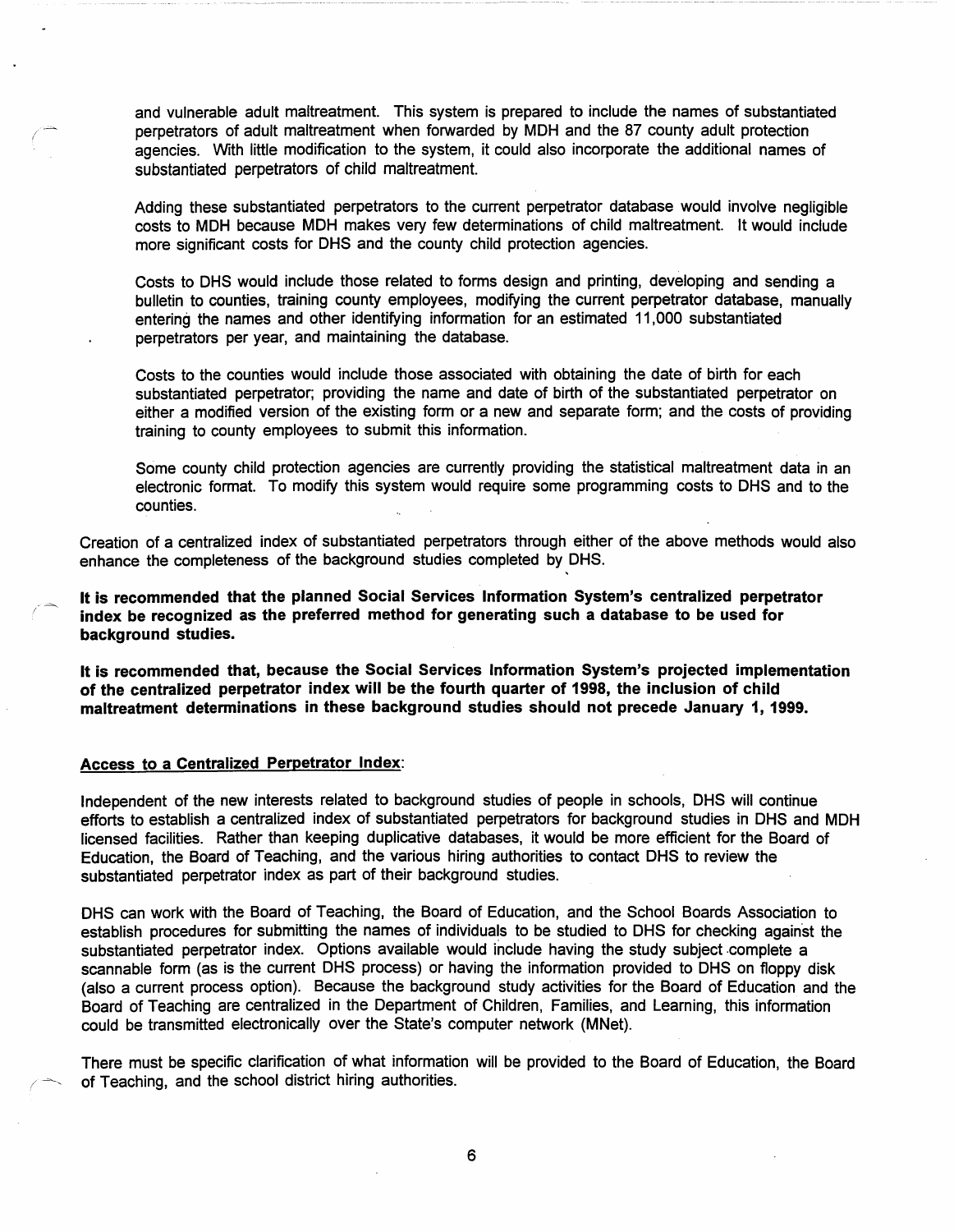The board of education and the board of teaching currently have a specific statutory process for reviewing information about licensees, whether it is received as part of a complaint or as a result of a criminal record check, and determining whether the information evidences "immoral character or conduct" (see Minnesota Statutes, section 125.09). This governing statute also permits the boards to seek the consent of a student and a student's parent to provide the licensing board with information that may aid the licensing board in the investigation and license proceedings.

If background studies are to be expanded to include child maltreatment determinations, the licensing boards must be allowed access to not only the determination of maltreatment, but also to the investigative data that lead to the maltreatment finding. Consistent with the direction found in Minnesota Statutes, section 125.09, the licensing boards, with assistance of the Attorney General's Office, must be allowed to review the investigative information and to determine whether the information represents "immoral character or conduct." The OHS centralized perpetrator index would provide the licensing board with the name of the agency that has the investigative data and with sufficient identifying information so the investigating agency qould retrieve the data for the licensing board.

**It is recommended that both Minnesota Statutes, chapter 125 and section 626.556, be amended to give the licensing boards the authority to access the data from closed investigations that were completed under the authority of Minnesota Statutes, section 626.556.** 

**Minnesota Statutes, section 626.556 should also be amended to require the reporting of new** · **substantiated maltreatment determinations to the Board of Education or the Board of Teaching when the investigating agency has reason to believe that the substantiated perpetrator of child maltreatment is a licensed teacher.** 

The needs of the various school district hiring authorities in this area. are different than those of the licensing boards. If their background studies are to be expanded to include child maltreatment determinations, the agencies do not want to receive and review the investigative data pertaining to the maltreatment determination. Rather, these agencies would prefer that any information received would represent a conclusive determination, and that the data "must be meaningful" in and of itself.

If school districts are to begin making hiring determination solely on the basis of an administrative agency finding of substantiated maltreatment, the need for creation of an appeal mechanism as discussed in the section titled, "Right to Challenge Maltreatment Determinations" is essential. There also needs to be some specific immunity from civil liability for making these hiring decisions.

**It is recommended that, if maltreatment determinations are included in school district background studies, that school boards be granted statutory authority to receive the determinations of substantiated maltreatment. It is also recommended that school boards be granted specific statutory authority, with immunity from civil liability, to deny employment to any individual identified as a substantiated perpetrator of child maltreatment.** 

Providing information from a centralized perpetrator index to school boards, the Board of Education, and the Board of Teaching, would result in minimal costs to OHS.

The pursuit of and review of this information by the Board of Education, the Board of Teaching, and the school boards throughout the state would result in staffing costs to those agencies. For the Board of Education and the Board of Teaching, there would also be costs involved for the Attorney General's Office review of substantiated investigation information. All agencies would have costs associated with the revision of application forms, communication of new procedures, and the establishment or modification of computerized records systems or databases.

7

/ I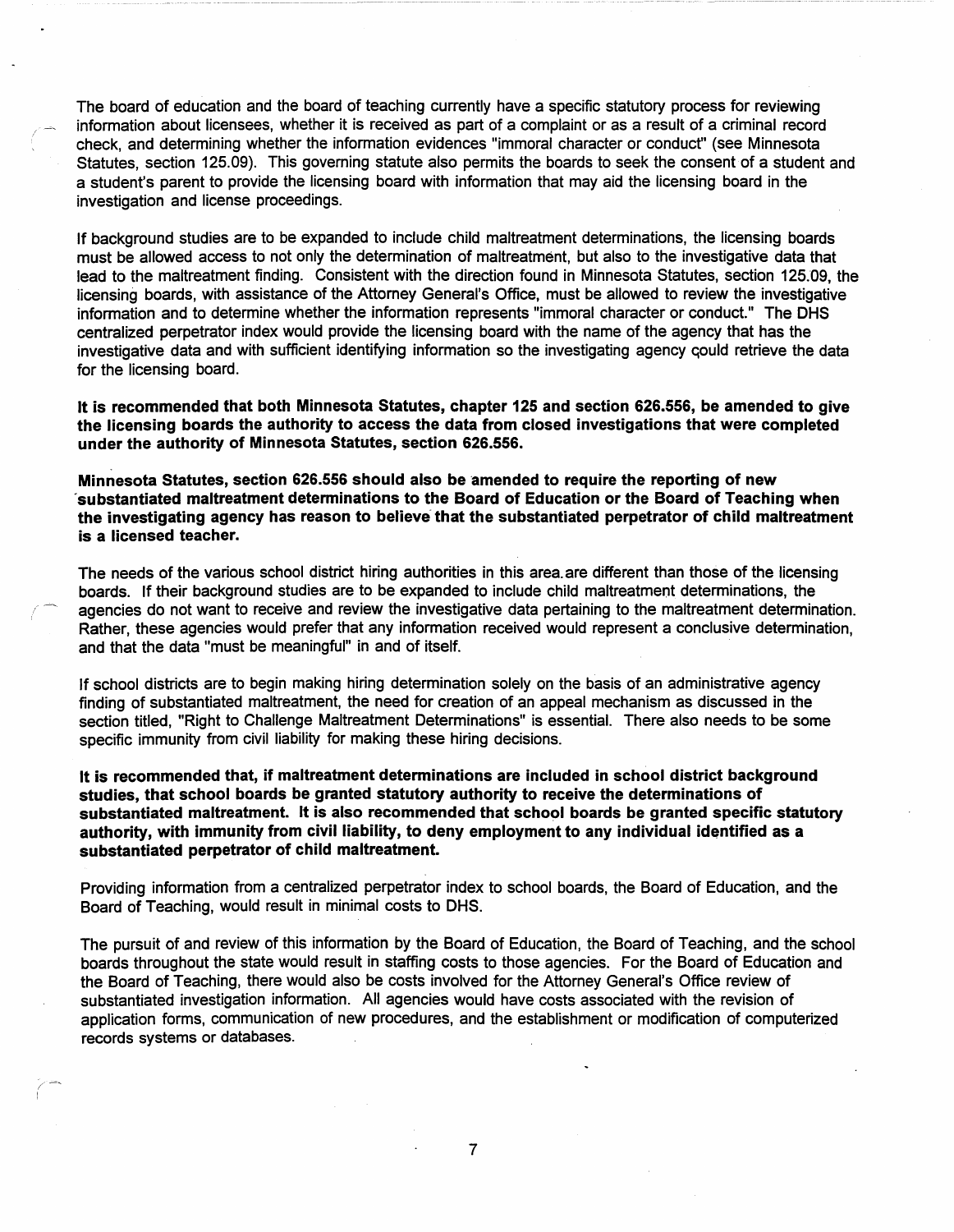# **Simplification of Background Studies for School Boards:**

 $/$   $-$ 

 $\hat{z}$ 

Obtaining criminal history information by the Board of Education and the Board of Teaching is consolidated in a system implemented by the Department of Children, Families, and Learning. This state agency has an efficient process, similar to that used by DHS, whereby criminal history data is transmitted electronically over the MNet system. This system allows for the electronic batch processing of criminal record checks on many subjects at a time, typically over night.

School district hiring authorities have no such connection, and they must submit necessary documentation to. the Bureau of Criminal Apprehension for each individual studied.

A concern of the school districts is that if the background study requirements are expanded to include child maltreatment determinations, ideally there would be a single state agency from which they could obtain all necessary background study information. With the capability for electronic transfer of data between state agencies, this need could fairly easily be met.

**It is recommended that school districts be permitted to initiate background study requests to a single state agency. Through the electronic transfer of data from other state agencies, the state agency should obtain and provide necessary background study data to the school district hiring authorities.**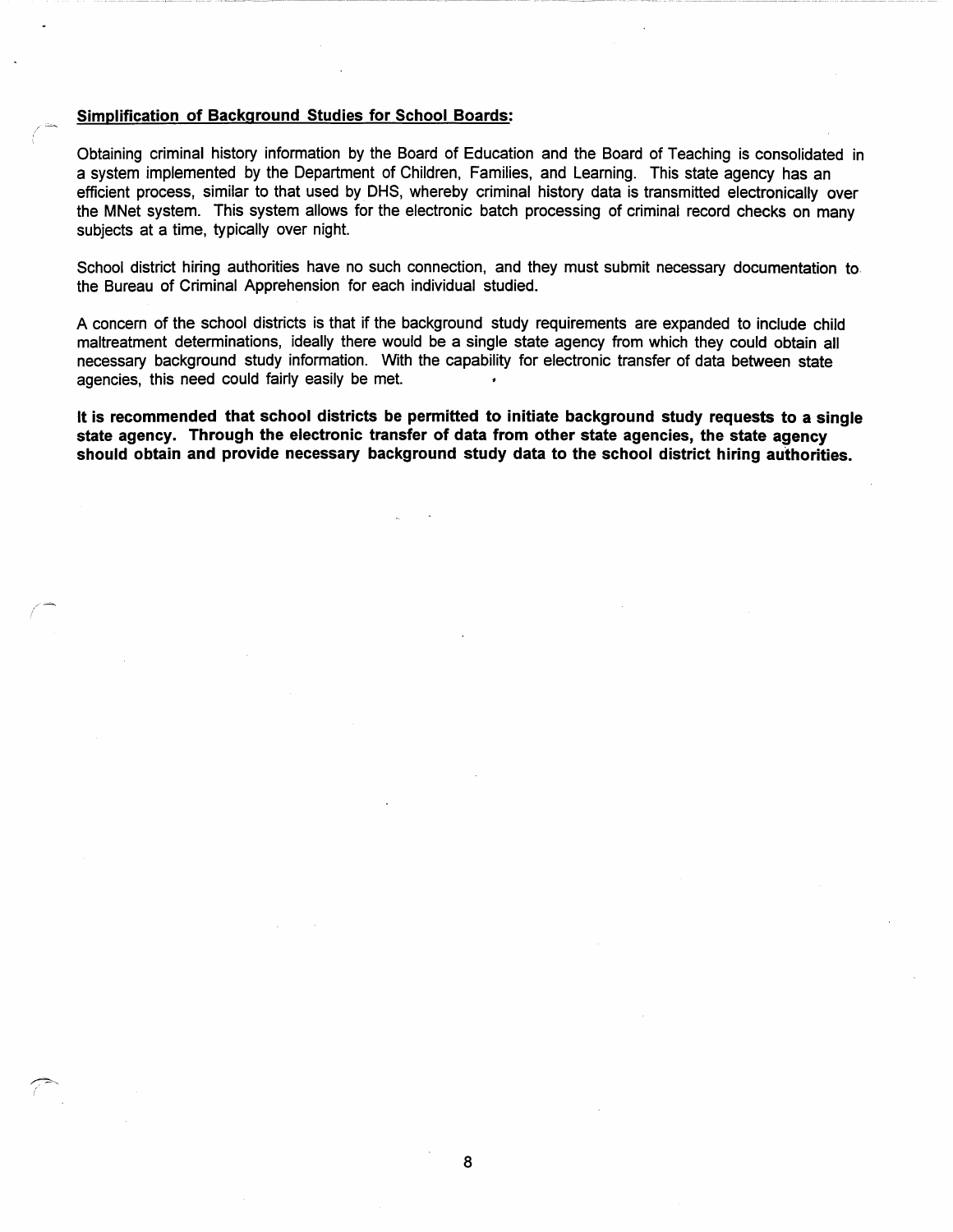# Summary of Recommendations:

 $/$   $\rightarrow$ 

*(-~* 

The Commissioner of the Department of Human Services recommends the following:

- 1. There should be no requirement to include child maltreatment determinations in background studies completed by the Board of Teaching, the Board of Education, and the school district hiring authorities until a centralized perpetrator index is established.
- 2. The centralized perpetrator index component of the Social Services Information System that is under development through a OHS and county partnership is the preferred method for generating a database of perpetrators to be used for background studies.
- 3. Because the Social Services Information System's projected implementation of the centralized perpetrator index will be the fourth quarter of 1998, the inclusion of child maltreatment determinations in these background studies should not precede January 1, 1999.
- 4. Before administrative determinations of substantiated child maltreatment are used for additional employment related decisions, there must be in place an accessible and effective system for substantiated perpetrators to appeal a maltreatment determination.
- 5. Statutory language should clearly state that, when a background study subject disagrees with the · determination of substantiated maltreatment, the appropriate appeal of that determination is with the agency that made the determination.
- 6. Statutory language should identify the length of time that a substantiated child maltreatment determination will be included in the background study process, and it should be the same length of time as either the Department of Human Services studies or the same as the data retention schedule in the Maltreatment of Minors Act (Minnesota Statutes, section 626,556).
- 7. Both Minnesota Statutes, chapter 125 and section 626.556, should be amended to give the Board of Education and the Board of Teaching the authority to access the data from closed investigations that were completed under the authority of Minnesota Statutes, section 626.556.
- 8. Minnesota Statutes, section 626.556 should be amended to require the reporting of new substantiated maltreatment determinations to the Board of Education or the Board of Teaching when the investigating agency has reason to believe that the substantiated perpetrator of child maltreatment is a licensed teacher.
- 9. If maltreatment determinations are included in school district background studies, school boards should be granted statutory authority to receive the determinations of substantiated maltreatment.
- 10. School boards should be granted· specific statutory· authority, with immunity from civil liability, to deny employment to any individual identified as a substantiated perpetrator of child maltreatment.
- 11. School districts should be permitted to initiate background study requests to a single state agency. Through the electronic transfer of data from other state agencies, the designated state agency should obtain and provide necessary background study data to the school district hiring authorities.